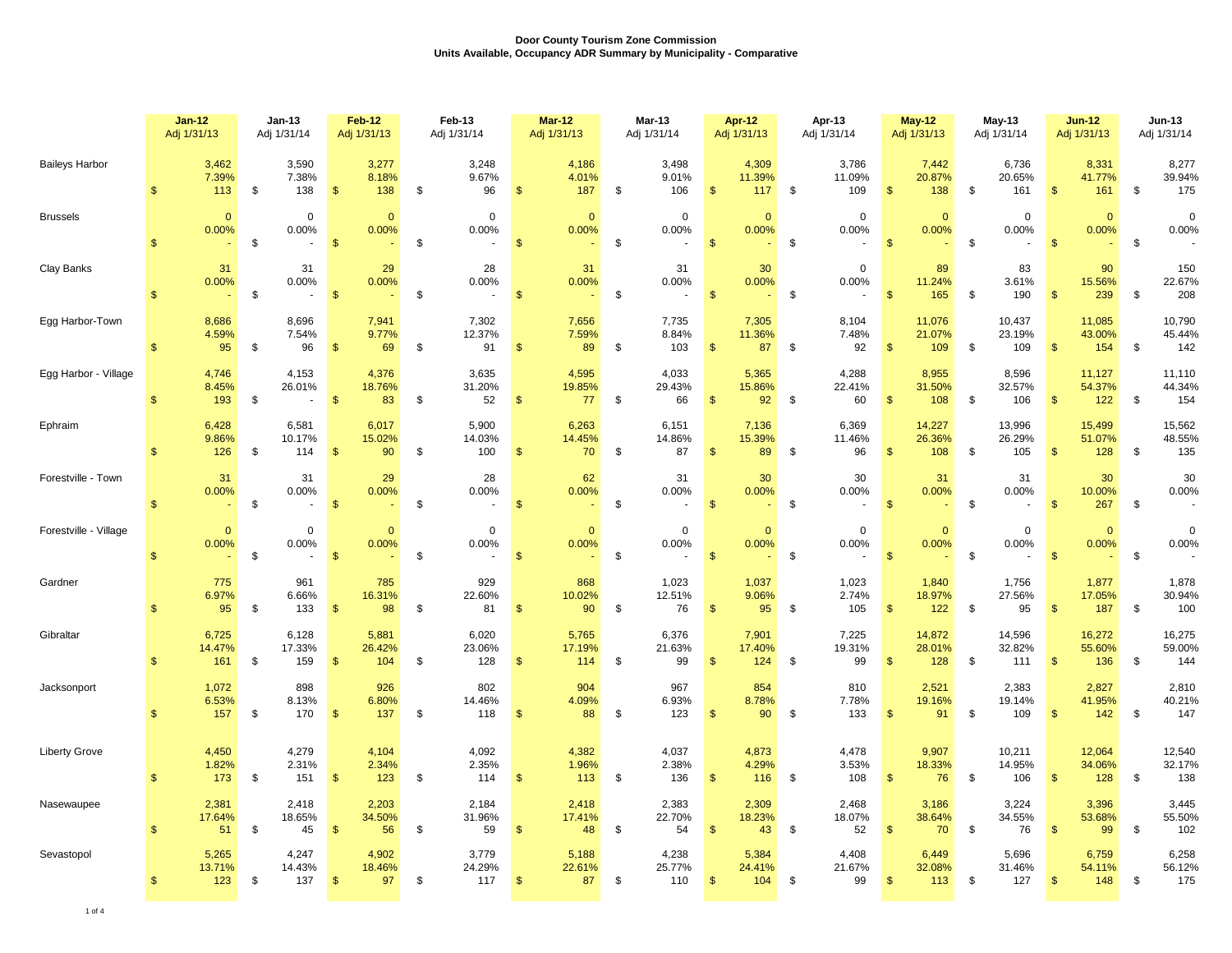|                     |     | $Jan-12$<br>Adj 1/31/13 | $Jan-13$<br>Adj 1/31/14 |                | <b>Feb-12</b><br>Adj 1/31/13 |     | Feb-13<br>Adj 1/31/14 |              | <b>Mar-12</b><br>Adj 1/31/13 | <b>Mar-13</b><br>Adj 1/31/14 |               | <b>Apr-12</b><br>Adj 1/31/13 |      | Apr-13<br>Adj 1/31/14 |                | $May-12$<br>Adj 1/31/13 |      | $May-13$<br>Adj 1/31/14 |              | $Jun-12$<br>Adj 1/31/13 |      | <b>Jun-13</b><br>Adj 1/31/14 |
|---------------------|-----|-------------------------|-------------------------|----------------|------------------------------|-----|-----------------------|--------------|------------------------------|------------------------------|---------------|------------------------------|------|-----------------------|----------------|-------------------------|------|-------------------------|--------------|-------------------------|------|------------------------------|
| Sister Bay          |     | 10,252<br>7.91%         | 10,172<br>8.16%         |                | 9,853<br>16.44%              |     | 8,527<br>15.12%       |              | 10,313<br>11.03%             | 8.767<br>14.00%              |               | 9,841<br>13.89%              |      | 9,603<br>11.08%       |                | 14,280<br>24.34%        |      | 15,198<br>21.46%        |              | 14,456<br>50.90%        |      | 14,536<br>47.51%             |
|                     | \$. | 140                     | \$<br>149               | $\mathfrak{s}$ | 78                           | -\$ | 88                    | $\mathbf{s}$ | 83                           | \$<br>88                     | <sup>\$</sup> | 91                           | \$   | 85                    | $\mathbb{S}$   | 105                     | \$   | 105                     | $\mathbf{R}$ | 123                     | - \$ | 132                          |
| Sturgeon Bay - City |     | 19,021<br>22.86%        | 18,749<br>24.11%        |                | 18,052<br>29.91%             |     | 17,251<br>31.21%      |              | 19,464<br>28.25%             | 18,419<br>32.43%             |               | 18,822<br>24.49%             |      | 18,792<br>26.06%      |                | 19,706<br>34.50%        |      | 19,991<br>39.63%        |              | 19,254<br>56.18%        |      | 19,443<br>58.19%             |
|                     |     | 68                      | \$<br>70                | $\mathfrak{S}$ | 68                           | -\$ | 68                    | \$           | 66                           | \$<br>72                     | <sup>\$</sup> | 76                           | - \$ | 71                    | $\mathfrak{s}$ | 84                      | \$   | 80                      | $\mathbf{R}$ | 98                      | \$   | 102                          |
|                     |     |                         |                         |                |                              |     |                       |              |                              |                              |               |                              |      |                       |                |                         |      |                         |              |                         |      |                              |
| Sturgeon Bay - Town |     | 246<br>2.44%            | 245<br>2.45%            |                | 263<br>3.04%                 |     | 251<br>4.78%          |              | 186<br>4.30%                 | 248<br>6.05%                 |               | 206<br>1.94%                 |      | 237<br>4.64%          |                | 304<br>8.88%            |      | 390<br>13.08%           |              | 673<br>43.54%           |      | 747<br>45.11%                |
|                     |     | 316                     | \$<br>368               | $\mathbf{s}$   | 231                          | -\$ | 211                   | $\mathbb{S}$ | 269                          | \$<br>171                    | $\mathcal{L}$ | 205                          | - \$ | 139                   | $\mathbf{s}$   | 152                     | \$.  | 139                     |              | 134                     | - \$ | 186                          |
| Union               |     | $\mathbf{0}$            | $\mathbf 0$             |                | $\mathbf{0}$                 |     | $\mathbf 0$           |              | $\mathbf{0}$                 | $\mathbf 0$                  |               | $\mathbf{0}$                 |      | $\mathbf 0$           |                | 31                      |      | 31                      |              | 30                      |      | 30                           |
|                     |     | 0.00%                   | \$<br>0.00%             | $\mathbf{s}$   | 0.00%                        | \$  | 0.00%                 | $\mathbf{s}$ | 0.00%                        | \$<br>0.00%                  | -\$           | 0.00%                        | \$   | $0.00\%$              | $\mathcal{F}$  | 0.00%                   | \$   | 0.00%                   |              | 100.00%<br>58           | - \$ | 0.00%                        |
| Washington Island   |     | 1,079                   | 1,104                   |                | 1,146                        |     | 1,184                 |              | 1,163                        | 1,321                        |               | 1,485                        |      | 1,537                 |                | 3,136                   |      | 3,802                   |              | 5,918                   |      | 5,972                        |
|                     |     | 8.34%<br>69             | \$<br>10.33%<br>59      | $\mathbb{S}$   | 5.76%<br>77                  | \$  | 3.63%<br>77           | $\mathbf{s}$ | 14.79%<br>53                 | \$<br>7.27%<br>71            | $\mathbf{\$}$ | 14.07%<br>72                 | \$   | 5.73%<br>73           | S.             | 14.92%<br>66            | \$   | 13.55%<br>72            |              | 32.85%<br>90            | \$   | 33.12%<br>99                 |
|                     |     |                         |                         |                |                              |     |                       |              |                              |                              |               |                              |      |                       |                |                         |      |                         |              |                         |      |                              |
| Available           |     | 74,650                  | 72,283                  |                | 69,784                       |     | 65,160                |              | 73,444                       | 69,258                       |               | 76,887                       |      | 73,158                |                | 118,052                 |      | 117,157                 |              | 129,688                 |      | 129,853                      |
| Filled<br>%         |     | 9,266                   | 10,502                  |                | 13,398                       |     | 13,333                |              | 12,177                       | 13,715                       |               | 12,948                       |      | 11,823                |                | 31,351                  |      | 32,206                  |              | 62,872                  |      | 62,031                       |
| Average             |     | 12.41%<br>101           | \$<br>14.53%<br>96      | $\mathfrak{s}$ | 19.20%<br>80                 | -\$ | 20.46%<br>83          | $\mathbf{s}$ | 16.58%<br>77                 | \$<br>19.80%<br>82           | \$            | 16.84%<br>90                 | \$   | 16.16%<br>81          | $\mathbb{S}$   | 26.56%<br>103           | - \$ | 27.49%<br>102           | $\mathbf{f}$ | 48.48%<br>126           | - \$ | 47.77%<br>135                |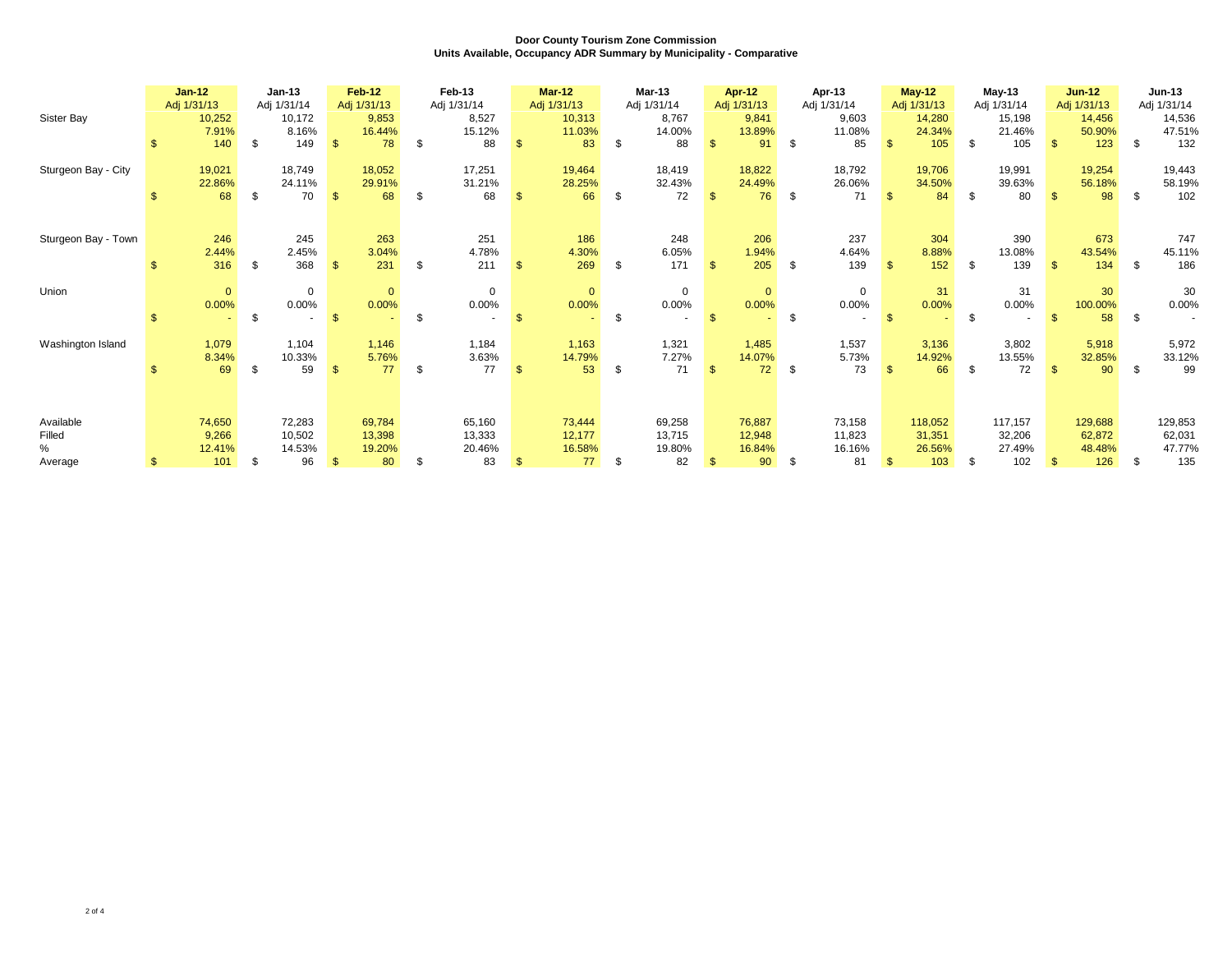|                       |                | <b>Jul-12</b><br>Adj 1/31/13 | <b>Jul-13</b><br>Adj 1/31/14  |                | <b>Aug-12</b><br>Adj 1/31/13 | Aug-13<br>Adj 1/31/14         |                | <b>Sep-12</b><br>Adj 1/31/13 | Sep-13<br>Adj 1/31/14         |                    | <b>Oct-12</b><br>Adj 1/31/13 | Oct-13<br>Adj 1/31/14         |                | <b>Nov-12</b><br>Adj 1/31/13 |               | <b>Nov-13</b><br>Adj 1/31/14 |                | <b>Dec-12</b><br>Adj 1/31/13 | Dec-13<br>Adj 1/31/14 |                        |
|-----------------------|----------------|------------------------------|-------------------------------|----------------|------------------------------|-------------------------------|----------------|------------------------------|-------------------------------|--------------------|------------------------------|-------------------------------|----------------|------------------------------|---------------|------------------------------|----------------|------------------------------|-----------------------|------------------------|
| <b>Baileys Harbor</b> | $\mathbf{s}$   | 8,901<br>73.54%<br>188       | \$<br>9,568<br>67.14%<br>188  | $\mathfrak{s}$ | 8,897<br>64.99%<br>191       | \$<br>9,474<br>64.80%<br>196  | $\mathbf{\$}$  | 8,369<br>42.60%<br>174       | \$<br>8,937<br>55.00%<br>173  | $\mathsf{\$}$      | 8,163<br>37.18%<br>168       | \$<br>8,611<br>43.61%<br>172  | $\mathfrak{s}$ | 3,418<br>12.49%<br>150       | \$            | 3,940<br>13.88%<br>107       | $\mathsf{\$}$  | 3,571<br>8.93%<br>107        | \$                    | 3,534<br>10.41%<br>123 |
| <b>Brussels</b>       | $\mathfrak{S}$ | $\mathbf{0}$<br>0.00%        | \$<br>$\mathbf 0$<br>0.00%    | $\frac{3}{2}$  | $\Omega$<br>0.00%            | \$<br>$\mathbf 0$<br>0.00%    | $\mathfrak{s}$ | $\mathbf{0}$<br>0.00%        | \$<br>$\mathbf 0$<br>0.00%    | $\sqrt{3}$         | $\mathbf{0}$<br>0.00%<br>÷   | \$<br>$\mathbf 0$<br>0.00%    | $\mathfrak{s}$ | $\mathbf{0}$<br>0.00%        | \$            | $\mathbf 0$<br>0.00%         | $\mathbf{\$}$  | $\mathbf{0}$<br>0.00%        | \$                    | $\mathbf 0$<br>0.00%   |
| Clay Banks            | $\mathbf{s}$   | 124<br>45.97%<br>192         | \$<br>155<br>54.84%<br>239    | $\mathfrak{s}$ | 124<br>58.06%<br>230         | \$<br>155<br>49.68%<br>194    | $\mathbf{\$}$  | 120<br>25.00%<br>217         | \$<br>147<br>19.73%<br>168    | -\$                | 155<br>16.13%<br>176         | \$<br>155<br>33.55%<br>180    | $\mathfrak{s}$ | 30<br>0.00%                  | \$            | $\mathbf 0$<br>0.00%         | $\mathfrak{s}$ | 31<br>0.00%                  | $\mathbb S$           | $\mathbf 0$<br>0.00%   |
| Egg Harbor-Town       | $\mathbf{\$}$  | 11,345<br>72.68%<br>172      | \$<br>11,955<br>67.26%<br>179 | $\frac{3}{2}$  | 11,288<br>68.17%<br>170      | \$<br>11,023<br>70.91%<br>171 | -\$            | 10,998<br>43.40%<br>151      | \$<br>10,741<br>41.51%<br>151 | $\sqrt[6]{3}$      | 10,897<br>43.29%<br>145      | \$<br>11,546<br>43.25%<br>148 | $\mathfrak{s}$ | 8,595<br>10.97%<br>88        | \$            | 9,630<br>11.82%<br>83        | $\frac{3}{2}$  | 8,899<br>8.21%<br>106        | \$                    | 9,683<br>7.78%<br>74   |
| Egg Harbor - Village  | $\mathbb{S}$   | 11,472<br>76.60%<br>166      | \$<br>11,603<br>73.46%<br>171 | $\frac{3}{2}$  | 11,348<br>74.17%<br>165      | \$<br>11,426<br>74.44%<br>176 | $\mathbf{\$}$  | 11,133<br>58.75%<br>136      | \$<br>10,974<br>58.87%<br>136 | $\mathbf{\hat{5}}$ | 10,171<br>50.33%<br>144      | \$<br>11,476<br>49.37%<br>148 | $\mathfrak{s}$ | 4,606<br>21.58%<br>91        | \$            | 4,480<br>28.93%<br>76        | $\frac{3}{2}$  | 4,792<br>16.11%<br>73        | \$                    | 4,759<br>14.92%<br>104 |
| Ephraim               | $\mathbf{s}$   | 16,184<br>75.82%<br>163      | \$<br>16,326<br>73.94%<br>164 | $\mathfrak{s}$ | 16,285<br>76.90%<br>158      | \$<br>16,469<br>75.86%<br>162 | -\$            | 15,544<br>53.69%<br>149      | \$<br>14,961<br>57.98%<br>141 | $\mathfrak{s}$     | 14,251<br>52.40%<br>143      | \$<br>14,649<br>51.59%<br>157 | $\mathfrak{s}$ | 5,903<br>19.16%<br>95        | -\$           | 6,125<br>16.59%<br>92        | $\mathfrak{s}$ | 6,494<br>14.26%<br>79        | \$                    | 6,204<br>12.56%<br>115 |
| Forestville - Town    | $\mathsf{\$}$  | 31<br>0.00%                  | \$<br>31<br>9.68%<br>208      | \$             | 31<br>0.00%                  | \$<br>31<br>12.90%<br>200     | $\mathbf{\$}$  | 30<br>0.00%                  | \$<br>30<br>0.00%             | $\mathsf{\$}$      | 31<br>0.00%                  | \$<br>31<br>0.00%             | $\mathfrak{s}$ | 30<br>0.00%                  | \$            | 30<br>0.00%                  | $\mathsf{\$}$  | $\Omega$<br>0.00%            | \$                    | 31<br>0.00%            |
| Forestville - Village | $\mathfrak{s}$ | $\mathbf{0}$<br>0.00%<br>÷   | \$<br>$\mathbf 0$<br>0.00%    | $\sqrt{3}$     | $\Omega$<br>0.00%            | \$<br>$\mathbf 0$<br>0.00%    | \$             | $\mathbf{0}$<br>0.00%        | \$<br>$\Omega$<br>0.00%       | $\sqrt[6]{3}$      | $\mathbf{0}$<br>0.00%<br>÷   | \$<br>$\mathbf 0$<br>0.00%    | $\mathfrak{s}$ | $\Omega$<br>0.00%            | $\sqrt[6]{3}$ | $\mathbf 0$<br>0.00%         | $\frac{3}{2}$  | $\Omega$<br>0.00%            | \$                    | $\Omega$<br>0.00%      |
| Gardner               | $\mathbf{s}$   | 1,916<br>39.51%<br>132       | \$<br>1,954<br>44.98%<br>110  | $\mathfrak{s}$ | 1,881<br>51.57%<br>107       | \$<br>1,943<br>39.48%<br>125  | $\mathbf{\$}$  | 1,668<br>34.23%<br>86        | \$<br>1,870<br>18.18%<br>129  | -\$                | 1,645<br>18.30%<br>95        | \$<br>1,887<br>16.38%<br>117  | $\mathfrak{s}$ | 1,396<br>9.24%<br>79         | \$            | 1,309<br>13.45%<br>74        | $\mathfrak{s}$ | 930<br>10.75%<br>94          | \$                    | 960<br>16.04%<br>76    |
| Gibraltar             | $\mathbf{s}$   | 17,040<br>80.33%<br>165      | \$<br>17,110<br>80.29%<br>169 | $\frac{3}{2}$  | 17,119<br>78.16%<br>164      | \$<br>19,775<br>69.19%<br>169 | \$             | 16,380<br>62.57%<br>137      | \$<br>16,264<br>62.58%<br>149 | \$                 | 16,578<br>53.80%<br>142      | \$<br>16,218<br>59.77%<br>147 | $\mathfrak{s}$ | 6,483<br>24.73%<br>117       | \$            | 7,055<br>24.21%<br>115       | $\frac{3}{2}$  | 6,208<br>25.64%<br>110       | \$                    | 5,224<br>25.50%<br>156 |
| Jacksonport           | $\mathbf{s}$   | 3,004<br>72.90%<br>165       | \$<br>2,976<br>72.82%<br>183  | $\frac{3}{2}$  | 3,224<br>67.18%<br>184       | \$<br>3,095<br>71.70%<br>175  | $\mathfrak{s}$ | 2,759<br>39.40%<br>136       | \$<br>2,796<br>32.01%<br>133  | $\sqrt{2}$         | 2,448<br>36.81%<br>95        | \$<br>2,769<br>25.82%<br>135  | $\mathfrak{s}$ | 951<br>6.41%<br>118          | \$            | 881<br>8.85%<br>91           | $\frac{3}{2}$  | 925<br>10.27%<br>167         | \$                    | 957<br>7.00%<br>196    |
| <b>Liberty Grove</b>  | $\mathbf{s}$   | 13,398<br>57.82%<br>160      | \$<br>12,916<br>60.00%<br>166 | $\mathfrak{s}$ | 12,565<br>58.70%<br>153      | \$<br>12,636<br>61.78%<br>157 | $\mathbf{\$}$  | 11,931<br>38.92%<br>120      | \$<br>12,273<br>34.25%<br>129 | -\$                | 11,552<br>34.83%<br>125      | \$<br>11,715<br>37.61%<br>125 | $\mathbf{\$}$  | 4,769<br>5.64%<br>145        | \$            | 5,127<br>11.61%<br>72        | $\mathfrak{s}$ | 4,408<br>3.63%<br>207        | \$                    | 5,064<br>4.60%<br>139  |
| Nasewaupee            | $\mathbf{s}$   | 3,596<br>73.19%<br>132       | \$<br>3,542<br>66.43%<br>136  | $\mathfrak{s}$ | 3,643<br>68.49%<br>128       | \$<br>3,625<br>66.37%<br>127  | \$             | 3,379<br>39.95%<br>119       | \$<br>3,290<br>39.88%<br>114  | \$                 | 2,134<br>29.10%<br>121       | \$<br>3,146<br>40.72%<br>94   | $\mathbb{S}$   | 1,600<br>10.38%<br>62        | \$            | 2,310<br>13.20%<br>52        | $\mathbf{s}$   | 2,449<br>11.72%<br>36        | \$                    | 2,443<br>10.44%<br>47  |
| Sevastopol            | $\frac{2}{3}$  | 7,277<br>70.96%<br>208       | \$<br>7,073<br>70.73%<br>221  | \$             | 7,288<br>66.96%<br>212       | \$<br>6,926<br>69.45%<br>226  | $\sqrt[6]{3}$  | 6,772<br>53.56%<br>166       | \$<br>5,724<br>52.20%<br>181  | $\sqrt[6]{3}$      | 5,589<br>53.23%<br>154       | \$<br>6,498<br>50.85%<br>157  | $\mathfrak{s}$ | 4,350<br>29.24%<br>93        | \$            | 4,838<br>26.48%<br>107       | \$             | 4,348<br>16.26%<br>97        | \$                    | 4,214<br>19.15%<br>125 |